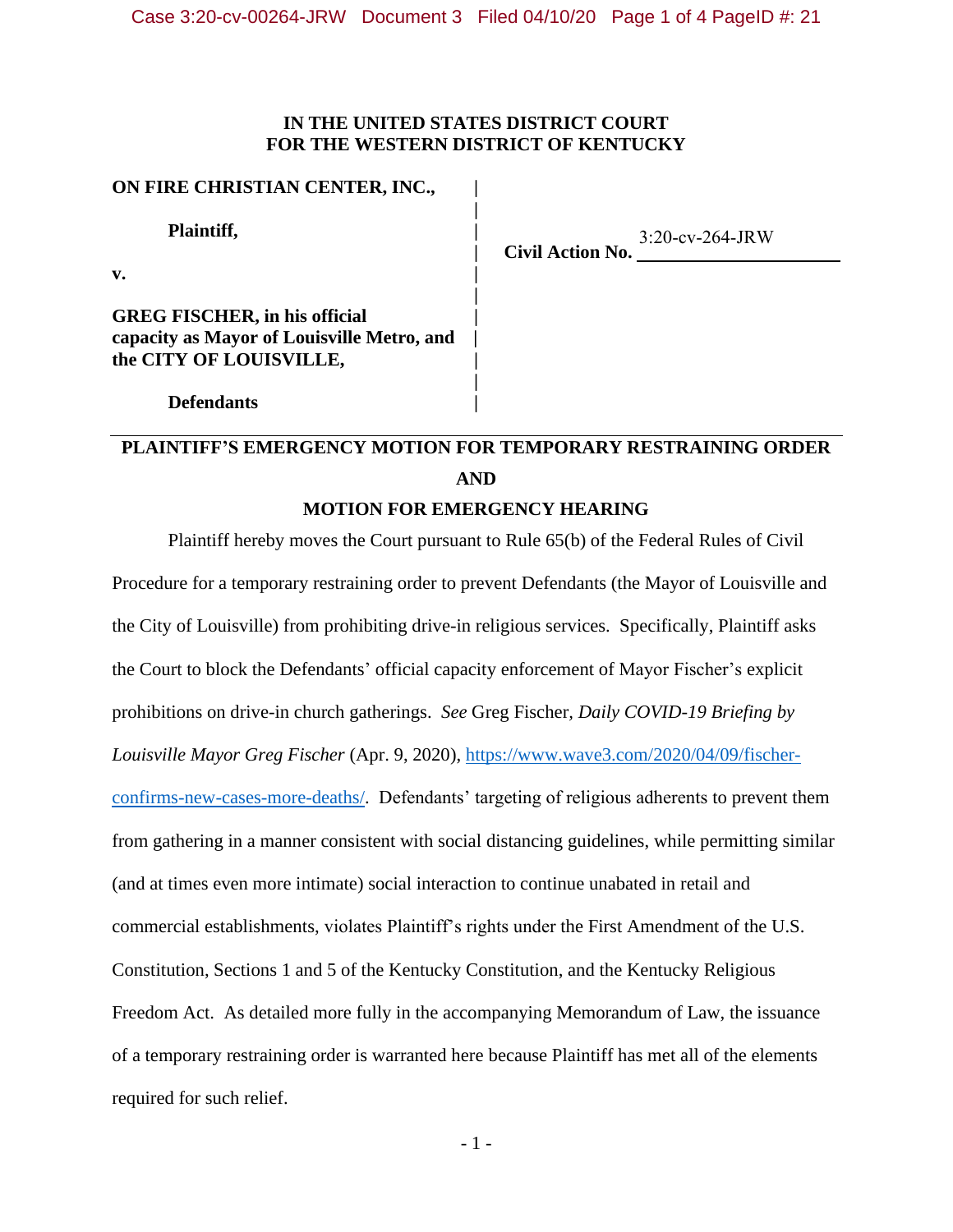#### Case 3:20-cv-00264-JRW Document 3 Filed 04/10/20 Page 2 of 4 PageID #: 22

Plaintiff is likely to succeed on all of the claims it has alleged in the complaint. Plaintiff is likely to succeed on the claim that Defendants have violated its right to free exercise of religion based on controlling Supreme Court precedent. The Defendants' action is not neutral nor generally applicable, and it does not survive strict scrutiny. *See Church of the Lukumi Babalu Aye, Inc. v. Hialeah*, 508 U.S. 520, 546 (1993). Defendants' prohibition is clearly subject to strict scrutiny because it specifically targets drive-in religious services, and does not address, nor does it apply to, other, similarly-situated activities and entities. Despite the availability of less restrictive means to serve the legitimate health and safety interests—namely, abiding by the Centers for Disease Control and Prevention (CDC) and Kentucky Cabinet guidelines for gatherings—Defendants have instead ordered an absolute prohibition of drive-in religious services. Because this prohibition is not narrowly tailored to the government interest, it violates Plaintiff's right to free exercise. Plaintiff is thus likely to succeed on the merits of this claim.

Similarly, Plaintiff is likely to succeed on the merits of the claim that Defendants have violated its First Amendment right to peaceably assemble. Again, Defendants' action fails to further a compelling government purpose by the least restrictive means. *See, e.g.*, *San Antonio Indep. Sch. Dist. v. Rodriguez*, 411 U.S. 1, 16-17 (1973); *Dunn v. Blumstein*, 405 U.S. 330 (1972). Defendants' prohibition cannot satisfy strict scrutiny because there are less restrictive alternatives to achieve the government interests. Plaintiff has already conducted drive-in religious services satisfying the public health and safety guidelines in past weeks and would do so for the upcoming Easter service. Defendants have not narrowly tailored their action to the compelling interest, and thus Plaintiff is likely to succeed on the merits of this claim.

Plaintiff is likewise likely to succeed on its free exercise claim under the Kentucky Constitution. Ky. Const. §§ 1, 5. The protections for the free exercise of religion afforded by the

- 2 -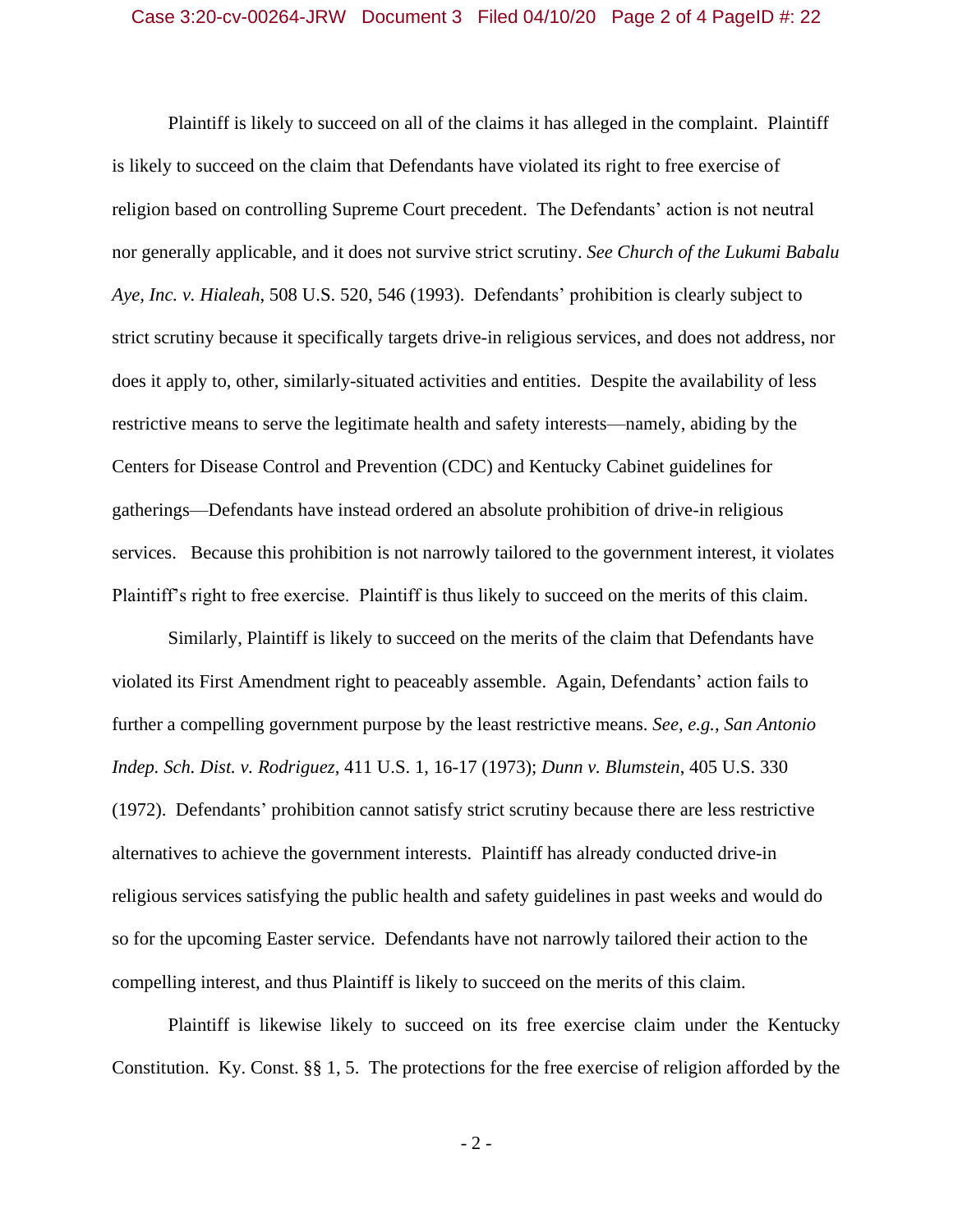### Case 3:20-cv-00264-JRW Document 3 Filed 04/10/20 Page 3 of 4 PageID #: 23

Kentucky Constitution offer the same protection that the federal Constitution provides. *Gingrich v. Commonwealth*, 382 S.W.3d 835, 839 (Ky. 2012). Thus, for the same reasons that the prohibition violates the free exercise clause of the United States Constitution, it violates the free exercise sections of the Kentucky Constitution, and Plaintiff is likely to succeed on this claim.

Finally, Plaintiff is likely to succeed on its claim under the Kentucky Religious Freedom Act, Ky. Rev. Stat. § 446.350 ("KRFA"), which imposes strict scrutiny on government actions that "substantially burden a person's freedom of religion." *Id*. Again, by its absolute prohibition of drive-in church services, Defendants violate Plaintiff's rights under KFRA because the prohibition does not meet the least-restrictive-means test. For this reason, Plaintiff is likely to succeed on this claim.

The other temporary restraining order factors also weigh in favor of Plaintiff. Enforcement of the prohibition will result in immediate, irreparable harm, as Plaintiff and its congregants will not be able to attend service for Easter, the most important Christian religious observance, in 2020. Moreover, the balance of equities weighs firmly in favor of Plaintiff. Plaintiff has made and will make every effort to ensure that its upcoming Easter service would be compliant with the CDC and Kentucky Cabinet health and safety guidelines for gatherings. With these measures in place, there is no potential harm to the Commonwealth or its citizens by allowing this service. Finally, it is always in the public interest to protect constitutional rights.

A temporary restraining order is thus proper to protect Plaintiff's rights to religious freedom and to peacefully assemble. Plaintiff has scheduled a drive-in religious service on April 12, 2020, and respectfully requests the emergency intervention of this Court to protect it from the immediate and irreparable injury to its federal and state legal rights. Without such relief, Plaintiff

- 3 -